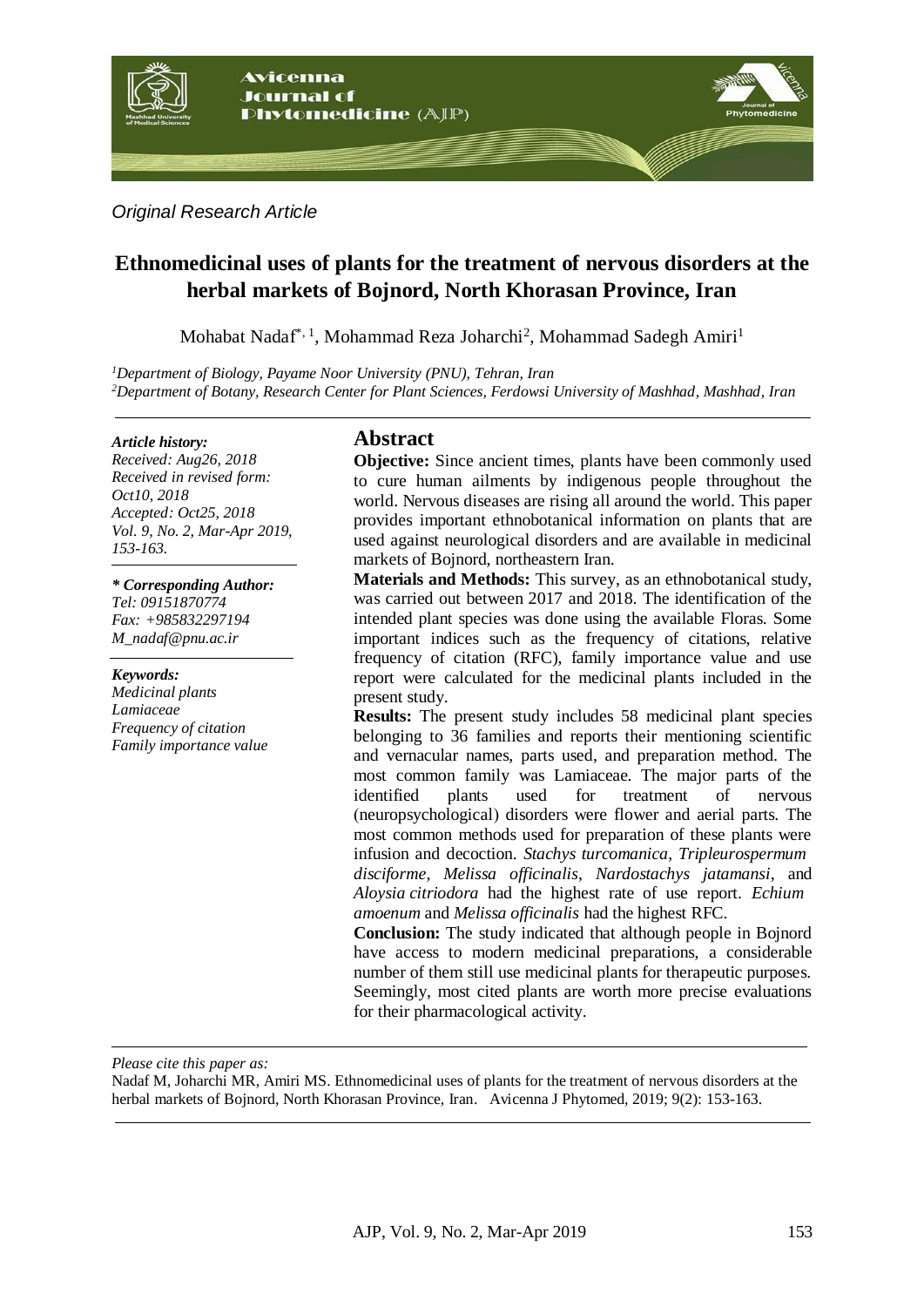# **Introduction**

Indigenous knowledge of medicinal herbs is regarded as an important source of information for health care, throughout the world (Hamilton, 2004; Reyer-Garcia et al., 2013). Nowadays, traditional medicinal plants are extensively utilized for treating ailments (Davidson-Hunt, 2000). Herbal medicine refers to the medical use of plant parts (leaves, stems, root. flowers, fruits and seeds) for treatment of diseases (Iriti et al., 2010). Most of the population use traditional medicine for health care. As positive aspects of traditional medicine, researchers have mentioned diversity, flexibility, accessibility, relevance in developing countries, relatively low cost, and few side effects of medicinal plants (Payyappallimana, 2010). Traditional medical knowledge of plant species and their uses by indigenous people are useful not only for conservation of inherited traditional medicine, but also for drug development (Kantati et al., 2016). It is estimated that nearly 25% of modern drugs are directly or indirectly originated from plants (Imanshahedi and Hosseenzadeh, 2006). Medicinal plants species have shown therapeutic potentials for treatment of neurological disorders. According to the World Health Organization (WHO) reports, more than one billion people worldwide suffer from illnesses of the central nervous system (CNS). Mental disorders primarily appear as abnormalities of thought, feeling or behavior, producing either distress or impairment of function (calvo and Cavero, 2015). Depression and anxiety are clinic illnesses related to the CNS. Depression as the second reason of disability after cardiovascular diseases, causes severe social and economic deficits (Saki et al., 2014).

Depressed people experience periods of reduced productivity. Therefore, many arguments have been put forward in this context (Jelodar et al., 2018). Anxiety disorders are the most common types of mental illnesses observed in communities. Insomnia is one of the most common

disorders that many people are chronically suffering from for different reasons (Neubaur, 2003). Alzheimer's disease is the most common cause of severe mental deterioration (dementia) in the elderly (Akhonzadeh and Maleki, 2006; Poorgholam et al., 2018). Epilepsy is a chronic disorder, estimated to affect at least 10 million people worldwide, and it is associated with alterations in mental processes, state of consciousness or involuntary movements. Convulsion is abnormal discharge of a group of neurons in the CNS, and may occur in different clinical forms depending on the discharge rate and its spread (Saki et al., 2014). Taking into account the existing knowledge on the medicinal plants used for treatment of neurological disorders, it is necessary to collect and standardize the information available about plant species used for curing the nervous system. Recently, ethnic people or rural communities around the world have gathered such information (Calvo and Cavero, 2015; Saki et al., 2014; Kantati et al., 2016; Sahoo, 2018; Akhonzadeh and Maleki, 2006; Maleki and Akhani, 2018; Mosaddegh et al., 2012; Dolatkhah et al., 2014). Nevertheless, most of these studies were conducted qualitatively and lack quantitative analysis of ethnomedicinal data. This paper aims at introducing the ethnoneurological uses of medicinal plants and highlighting candidate plants for further pharmacological investigations. Moreover, we applied some quantitative approaches to analyze folk medicine knowledge available in this field.

# **Materials and Methods Study area**

Bojnord is located in the northeast of Iran. It is the capital city of [North](https://en.wikipedia.org/wiki/North_Khorasan)  [Khorasan](https://en.wikipedia.org/wiki/North_Khorasan) province, [Iran.](https://en.wikipedia.org/wiki/Iran) It is about 701km from [Tehran.](https://en.wikipedia.org/wiki/Tehran) Its approximate geographic location is between 57° 17' to 57° 28' eastern longitude and 37° 13' to 37° 50' northern latitude. The total surface area of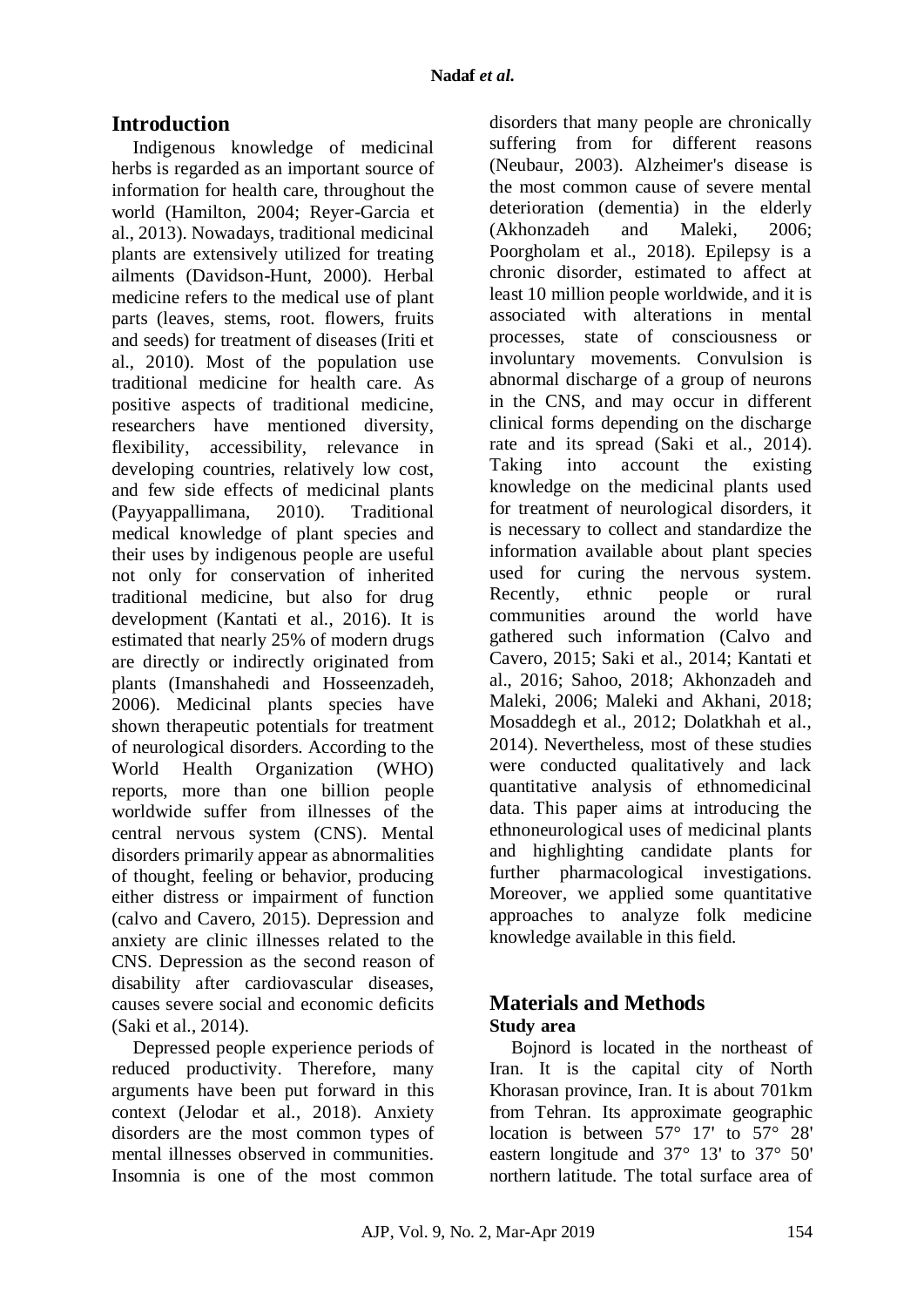Bojnord is  $36 \text{ km}^2$  with a population of about 228931 people. Bojnord has a semiarid and cold climate with annual precipitation ranging between 414.6 to 126.1mm and maximum and minimum temperatures of 19.9 and 6.8°C.

The city is famous for its multicultural background. Many people speak at least 2 of the following languages: [Persian,](https://en.wikipedia.org/wiki/Persian_language) [Tati,](https://en.wikipedia.org/wiki/Tati_language_(Iran)) [Khorasani Turkic,](https://en.wikipedia.org/wiki/Khorasani_Turkic_language) [Kurmanci Kurdish,](https://en.wikipedia.org/wiki/Northern_Kurdish) and [Turkmen.](https://en.wikipedia.org/wiki/Turkmen_language) Intermarriage between the ethnic groups speaking these languages is common.

# **Data collection and nomenclature**

In order to gather information on medicinal plants used for curing nervous (neuropsychological) disorders that are found in the herbal markets of Bojnord, data were collected during 2017-2018. Thirty-four informants (aging 28-70 years; 30 males and 4 females) in the herbal markets, were interviewed (Table 1).

During the interviews, ethnobotanical information, including vernacular names, utilized parts, purpose of usage, duration of the treatment and the method of preparation were recorded for plants used for curing neuropsychologicalproblems. After data collection, we presented specimens of plants to different people to confirm the accuracy of results. These medicinal plants collected from herbal markets in Bojnord were identified and authenticated by using floristic and taxonomic references, especially Flora Iranica (Rechinger, 1963-2015), Flora of Iran (Assadi et al, 1988-2013). Identified species were deposited at the herbarium of Payame Noor university of Bojnord. In this paper, the accuracy of scientific and author names of medicinal plants were confirmed using www.theplantlist.org.

### **Data analysis**

One important aspect of quantitative ethnobotanical analysis is the use of quantitative techniques to assess the medicinal use of plants in a specific area (Hussain et al., 2018). The following indices were calculated in the present study.

# **Frequency of Citation (FC) and relative frequency of citation (RFC)**

The frequency of citations (FC) is the number of informants who mentioned a certain species.

Relative frequency of citation (RFC) is obtained by dividing frequency citation (FC) by total number of informants in the survey (N). The value of RFC for species of medicinal plants is based on the citing percentage of informants for every species. RFC was calculated by using the following formula (Tardio and Pardo-de Santayana, 2008):

# $RFC=FC/N$  ( $0 < RFC < 1$ )

RFC varies from zero (when nobody refers to a plant as a useful one), to one (when all the informants consider a certain species beneficial).

### **Use report (UR)**

Use report (UR) is the use recorded for every plant species in this survey.

### **Family importance value (FIV)**

Family importance value (FIV) gives the local importance of the families of wild species. It was calculated by calculating the percentage of informants mentioning a specific family (Vitalini et al., 2013).

### FIV=FC (family)/ N×100

Where FC is the number of informants mentioning the family and N is the total number of informants participated in the study.

### **Statistical analyses**

All statistical analyses are carried out with Microsoft Excel 2016.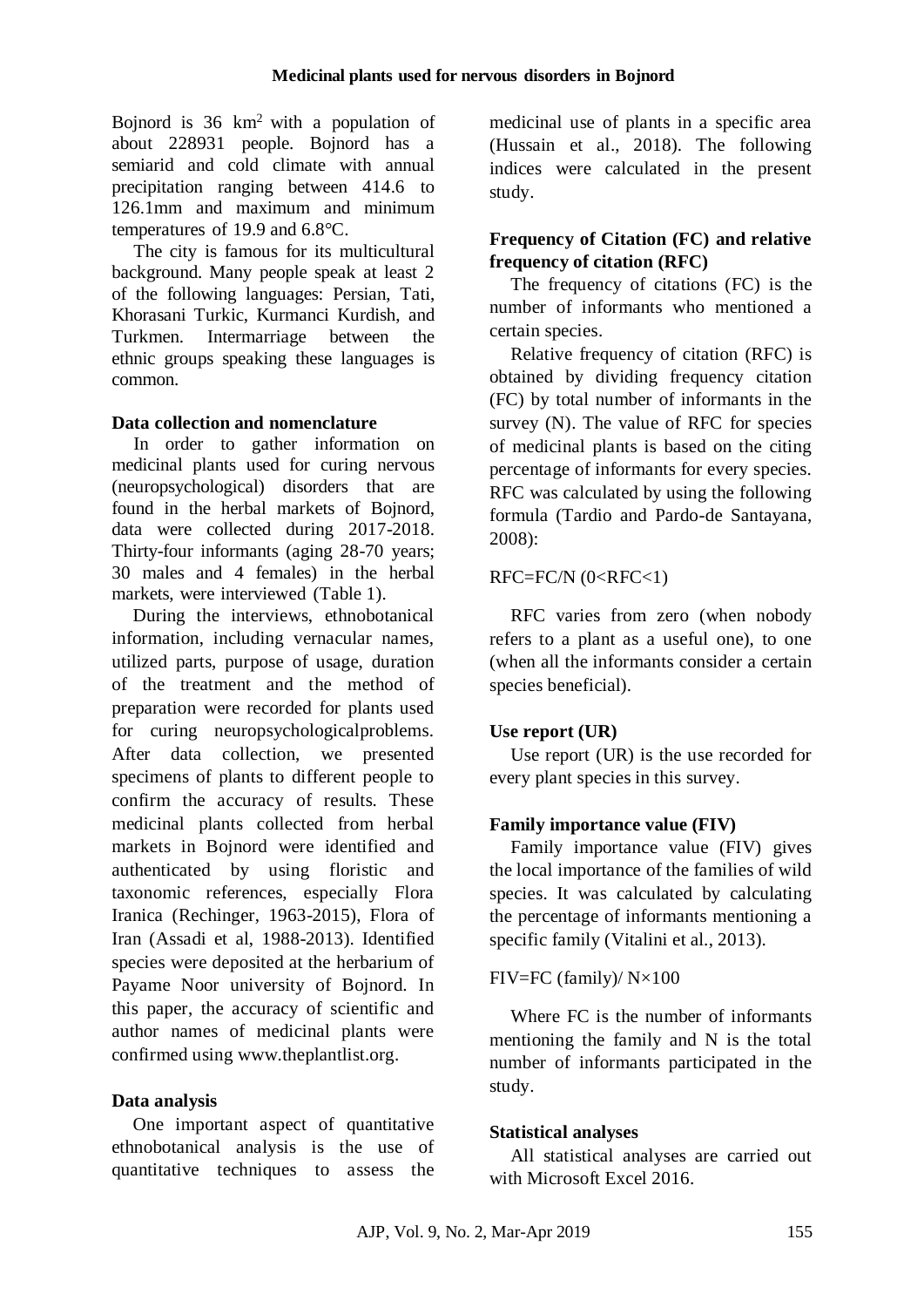# **Results**

#### **Diversity of medicinal plants**

A total of 58 medicinal plants used for treatment of neuropsychological disorders were identified at the herbal markets in Bojnord. Information of identified plants obtained from this survey is shown in Table 2. Ethnobotanical data, scientific name, family, local name, parts used, preparation methods, frequency of citation (FC), number of use reports (UR) and therapeutic applications are represented for each plant species.

The 58 medicinal species belong to 54 genus and 36 families namely, Lamiaceae (10 species), Asteraceae (5 species), Apiaceae (3 species), Anacardiaceae (2 species), Fabaceae (2 species), Rosaceae (2 species), Rutaceae (2 species), Salicaceae (2 species) and Verbenaceae (2 species). The other families were represented by only one species (Table 2 and Figure 1).

Table 1. Demographic data of the interviewed informants at the herbal markets of Bojnord, North Khorasan Province, Iran

| <b>Variable</b>   | Demographic Number of Percentages<br>catrgories | informants |       |
|-------------------|-------------------------------------------------|------------|-------|
| Gender            | Female                                          | 4          | 11.76 |
|                   | Male                                            | 30         | 88.23 |
| <b>Experience</b> | Local healers                                   | 34         | 100   |
| Age groups        | 20-40                                           | 9          | 26.4  |
|                   | $41 - 60$                                       | 18         | 61.76 |
|                   | Above 60                                        | 7          | 20.5  |
| <b>Education</b>  | Diploma                                         | 7          | 20.5  |
|                   | Bachelor                                        | 24         | 70.5  |
|                   | <b>Masters</b>                                  | 3          | 8.8   |
| <b>Residence</b>  | Urban                                           | 34         | 100   |



Figure 1. Plant families with the highest number of cited species for the treatment of neuropsychological disorders.

# **The plant parts used and the method of preparation**

Different parts of medicinal plants were used to cure neurological disorders. Among them, the most frequently used parts were flower (24%) and aerial parts (17%), followed by leaves (14%), seeds (14%), fruits (11%), root (8%), gum (6%) and other parts (6%) (Figure 2).



Figure 2. The frequency of application of different parts of medicinal plants used for treatment of neuropsychological disorders.

The preparations are divided into 4 categories including chewing gum, decoction, infusion, and edible. The most important preparations were infusion (48%) and decoction (44%), followed by edible (6%), and chewing gum (2%) (Figure 3).



Figure 3. Frequency of different preparations of medicinal plants used for treatment of neuropsychological disorders. Quantitative analysis of data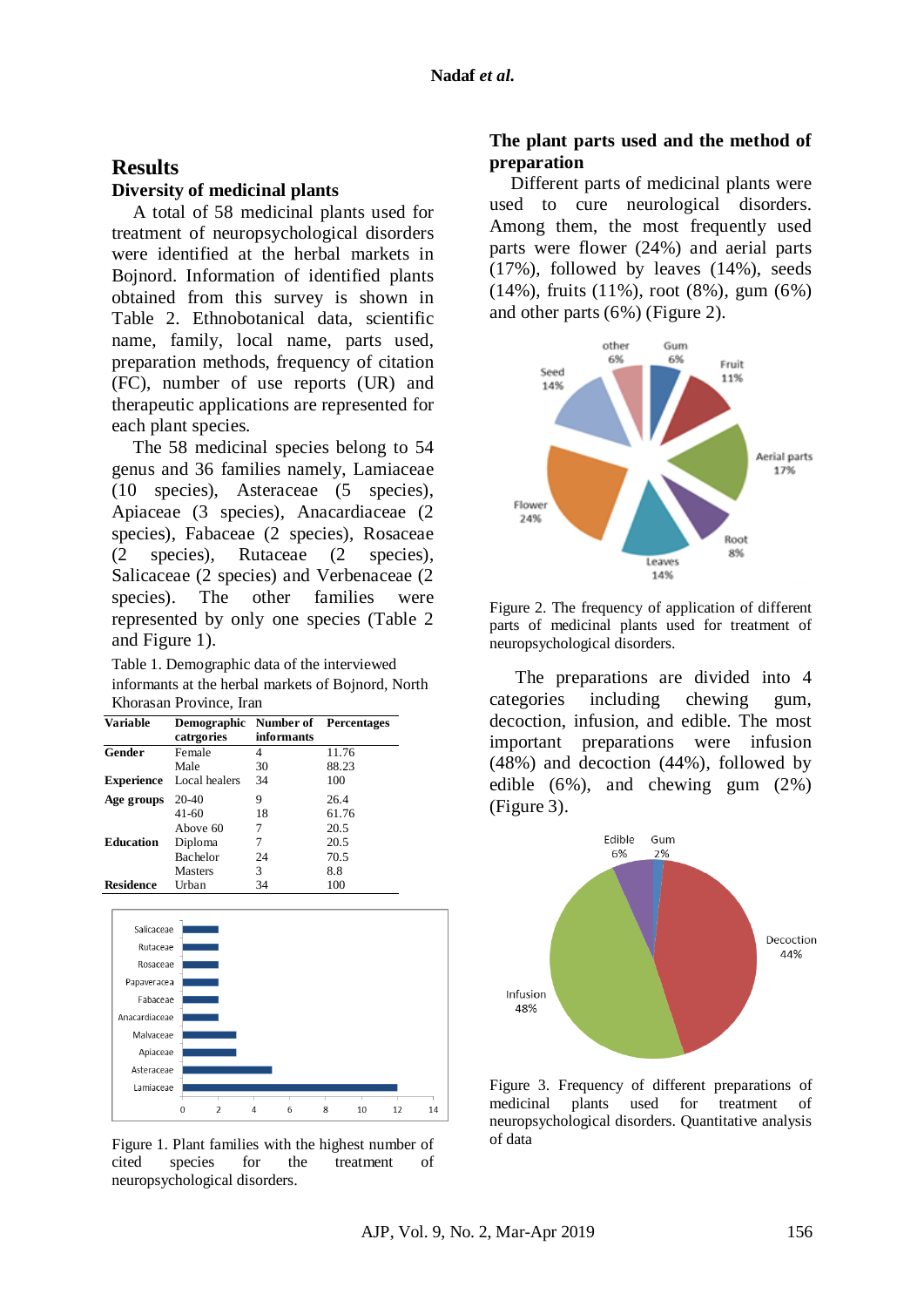#### **Family importance value (FIV)**

The most common family of medicinal plant species, based on the number of species and FIV index, was Lamiaceae (12 species with FVI 35.29) followed by Asteraceae (5 species with FVI 14.70 FIV), Apiaceae and Malvaceae (3 species

with FVI 8.82 FIV), and Anacardiaceae, Fabaceae, Papaveraceae, Rosaceae, Rutaceae and Salicaceae (2 species with FVI 5.88 for each). The other families had lower number of species and (1 species with FVI 2.94), (Figures 1 and 4).



Figure 4. Family importance value (FIV) of medicinal plants used for treatment of neuropsychological disorders.

### **Use report (UR), frequency of citation (FC) and relative frequency of citation (RFC)**

*Echium amoenum* and *Melissa officinalis* (FC 24 for both) had the maximum citation in this study (Table 2). *Stachys turcomanica* Trautv (UR 8), *Tripleurospermum disciforme* (C.A.Mey.) Sch.Bip. (UR 6), *Melissa officinalis* L. (UR 6), *Nardostachys jatamansii* (D. Don)

DC. (UR 6), *Aloysia citriodora* Palau*.* (UR 6) had the highest use report (UR) (Table 2 and Figure 5).

Highest RFC was calculated for *Echium amoenum* and *Melissa officinalis* (0.7 for both) followed by *Tripleurospermum disciforme* (C.A.Mey.) Sch.Bip. (0.64) and the least RFC was calculated for *Vaccinium arctostaphylos* L. (0.02) (Table 2 and Figure 6).



Figure 5. Use report for medicinal plants applied for treatment of neuropsychological disorders.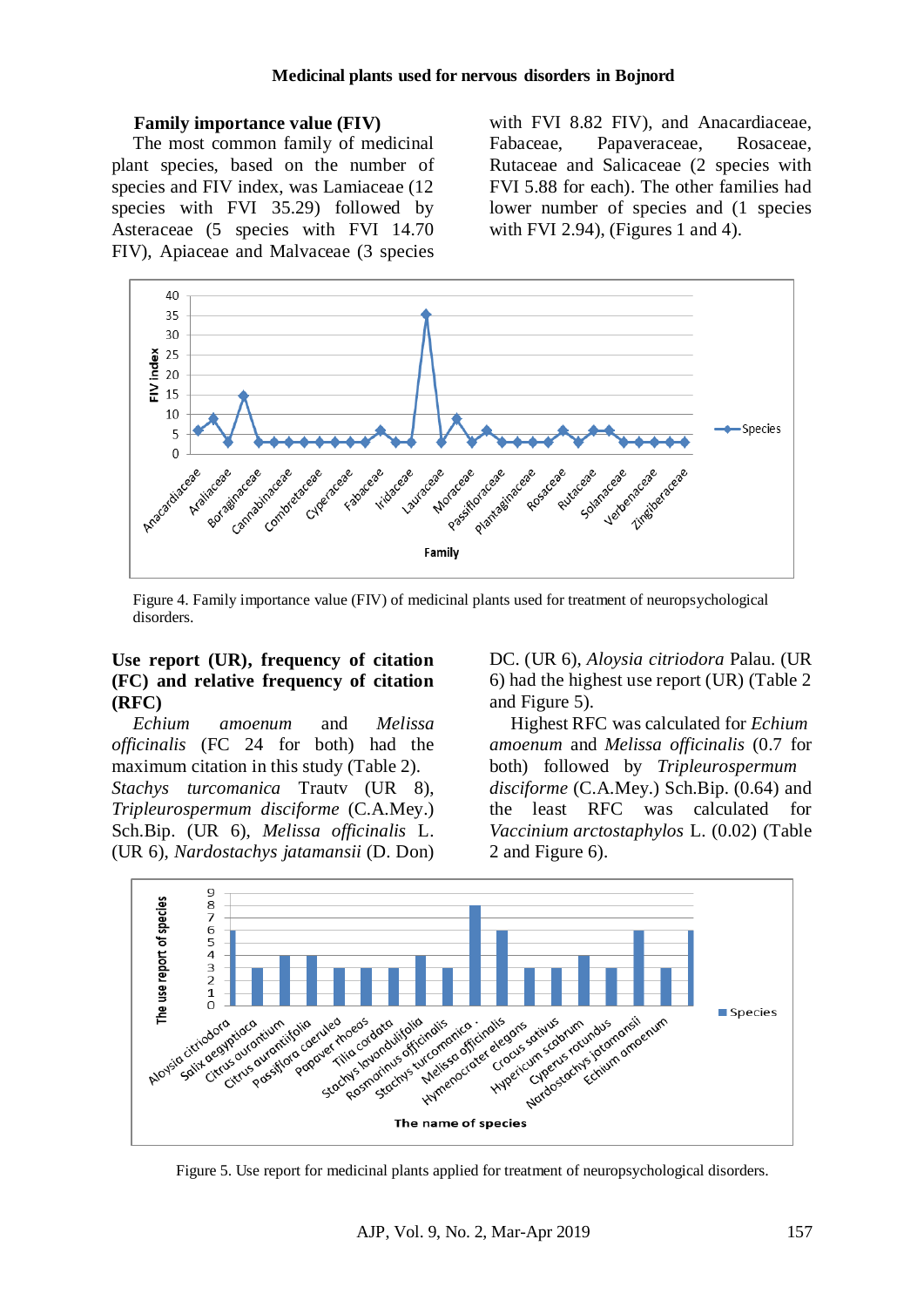#### **Nadaf** *et al.*

|                  |                    | Table 2. Medicinal plants and their uses for treatment of neuropsychological disorders. |                      |                               |                                                                                          |                      |    |                   |                |
|------------------|--------------------|-----------------------------------------------------------------------------------------|----------------------|-------------------------------|------------------------------------------------------------------------------------------|----------------------|----|-------------------|----------------|
| NO               | <b>Family Name</b> | Scientific name                                                                         | <b>Local name</b>    | Part<br>used                  | <b>Uses</b>                                                                              | Preparation FC RFC   |    |                   | <b>UR</b>      |
| $\mathbf{1}$     | Anacardiaceae      | Pistacia atlantica Desf.<br>subsp. Kurdica                                              | "Saghez"             | Oleo-<br>gum-<br>resin        | to strengthen the<br>memory                                                              | Chewing<br>gum       | 6  | 0.17647           | $\overline{1}$ |
| $\boldsymbol{2}$ |                    | Pistacia lentiscus L.                                                                   | "Mastaki"            | Gum                           | to strengthen the<br>memory                                                              | Decoction            | 10 | 0.29412 1         |                |
| 3                | Apiaceae           | Coriandrum sativum L.                                                                   | "Geshniz"            | Fruit                         | Hypnotic                                                                                 | Infusion             | 18 | $0.52941$ 1       |                |
| 4                |                    | Eryngium sp.                                                                            | "Zolangon, Bughnagh" | Aerial<br>parts               | Sedative                                                                                 | Decoction            | 3  | 0.08824 1         |                |
| 5                |                    | Ferula gummosa Bioss.                                                                   | "Ghasni"             | Root-<br>$\operatorname{Gum}$ | Sedative, to<br>strengthen the<br>memory                                                 | Decoction            | 13 | 0.38235 2         |                |
| 6                | Araliaceae         | Panax ginseng C.A.Mey.                                                                  | "Jin Sing"           | Root                          | Nerve tonic                                                                              | Decoction            | 9  | $0.26471 \quad 1$ |                |
| 7                | Asteraceae         | Achillea santolinoides<br>subsp. wilhelmsii<br>(K. Koch) Greuter.                       | "Bumadaran"          | Aerial<br>parts               | Nerve tonic                                                                              | Infusion             | 20 | 0.58824 1         |                |
| 8                |                    | Artemisia dracunculus L.                                                                | "Talkhan,Tarkhun"    | Leaves                        | Nerve tonic                                                                              | Decoction,<br>Edible | 7  | 0.20588 1         |                |
| 9                |                    | Calendula officinalis L.                                                                | "HamisheBahar"       | Flower                        | Sedative                                                                                 | Infusion             | 10 | 0.29412 1         |                |
| 10               |                    | Stevia rebaudiana<br>(Bertoni) Bertoni.                                                 | "Estevia"            | Leaves                        | Sedative, Nerve<br>tonic                                                                 | Infusion             | 2  | 0.05882 2         |                |
| 11               |                    | Tripleurospermum<br>disciforme (C.A.Mey.)<br>Sch. Bip.                                  | "BabunehDashti"      | Flower                        | Nerve tonic,<br>Antimigraine,<br>Antistress,<br>Sedative,<br>Hypnotic                    | Infusion             | 22 | 0.64706 6         |                |
| 12               | Boraginaceae       | Echium amoenum Fisch.<br>& C.A.Mey.                                                     | "Gavzaban"           | Flower                        | Nerve tonic,<br>Antistress,<br>Hypnotic                                                  | Decoction            | 24 | 0.70588 3         |                |
| 13               | <b>Burseraceae</b> | <i>Boswellia sacra Fluek.</i>                                                           | "Kondor"             | Gum                           | to strengthen the<br>memory                                                              | Infusion             | 20 | 0.58824 1         |                |
| 14               | Cannabinaceae      | Humulus lupulus L.                                                                      | "Razak"              | Hops                          | Sedative                                                                                 | Decoction            | 3  | 0.08824 1         |                |
| 15               | Caparifoliaceae    | Nardostachys jatamansii<br>(D.Don) DC.                                                  | "Sonbolotib"         | Root                          | Nerve tonic,<br>Sedative,<br>Hypnotic,<br>Antistress,<br>Antimigraine,<br>Anticonvulsion | Infusion             | 18 | 0.52941 6         |                |
| 16               | Combretaceae       | Terminalia chebula Retz.                                                                | "HalilehSiah"        | Fruit                         | Antialzheimer                                                                            | Decoction            | 13 | 0.38235 1         |                |
| 17               |                    | Convolvolaceae Cuscuta epithymum<br>Murray.                                             | "Aftimun"            | Aerial<br>parts               | Nerve tonic,<br>Anticonvulsion                                                           | Infusion             | 9  | $0.26471$ 2       |                |
| 18               | Cyperaceae         | Cyperus rotundus L.                                                                     | "SoadeKufi"          | Root                          | Sedative, to<br>strengthen the<br>memory,<br>Antimigraine                                | Decoction            | 5  | 0.14706 3         |                |
| 19               | Ericaceae          | Vaccinium arctostaphylos<br>L.                                                          | "Belobery"           | Fruit                         | to strengthen the<br>memory                                                              | Edible               | 1  | $0.02941$ 1       |                |
| 20               | Fabaceae           | Arachis hypogaea L.                                                                     | "Badamzamini"        | Seed                          | Antialzheimer                                                                            | Infusion             | 4  | 0.11765 1         |                |
| 21               |                    | Glycyrrhiza glabra L.                                                                   | "Shirin Bayan"       | Root                          | Antidepressant                                                                           | Infusion             | 19 | 0.55882 1         |                |
| 22               | Hypericaceae       | Hypericum scabrum L.                                                                    | "Saregul"            | Flower                        | Antimigraine,<br>Antidepressant,<br>Sedative                                             | Infusion             | 7  | 0.20588 4         |                |
| 23               | Iridaceae          | Crocus sativus L.                                                                       | "Zaffaron"           | Stigma                        | Nerve tonic,                                                                             | Decoction,           | 9  | 0.26471 3         |                |

parts<br>Aerial

parts

Leaves

"Aghbash" Aerial

"Sephtalek"

**26** *Melissa officinalis* L. "Badranjbuyeh" Flower ـ

**24** Lamiaceae *Dracocephalum lindbergii* Rech.f.

**25** *Hymenocrater elegans* Bunge.

Antidepressant, Sedative

to strengthen the memory, Nerve tonic, Hypnotic, Antistress, Sedative, Anticonvulsion

Sedative, Hypnotic

Hypnotic, Antistress, Sedative

Edible

Infusion 12 0.35294 2

Infusion 15 0.44118 3

Infusion 24 0.70588 6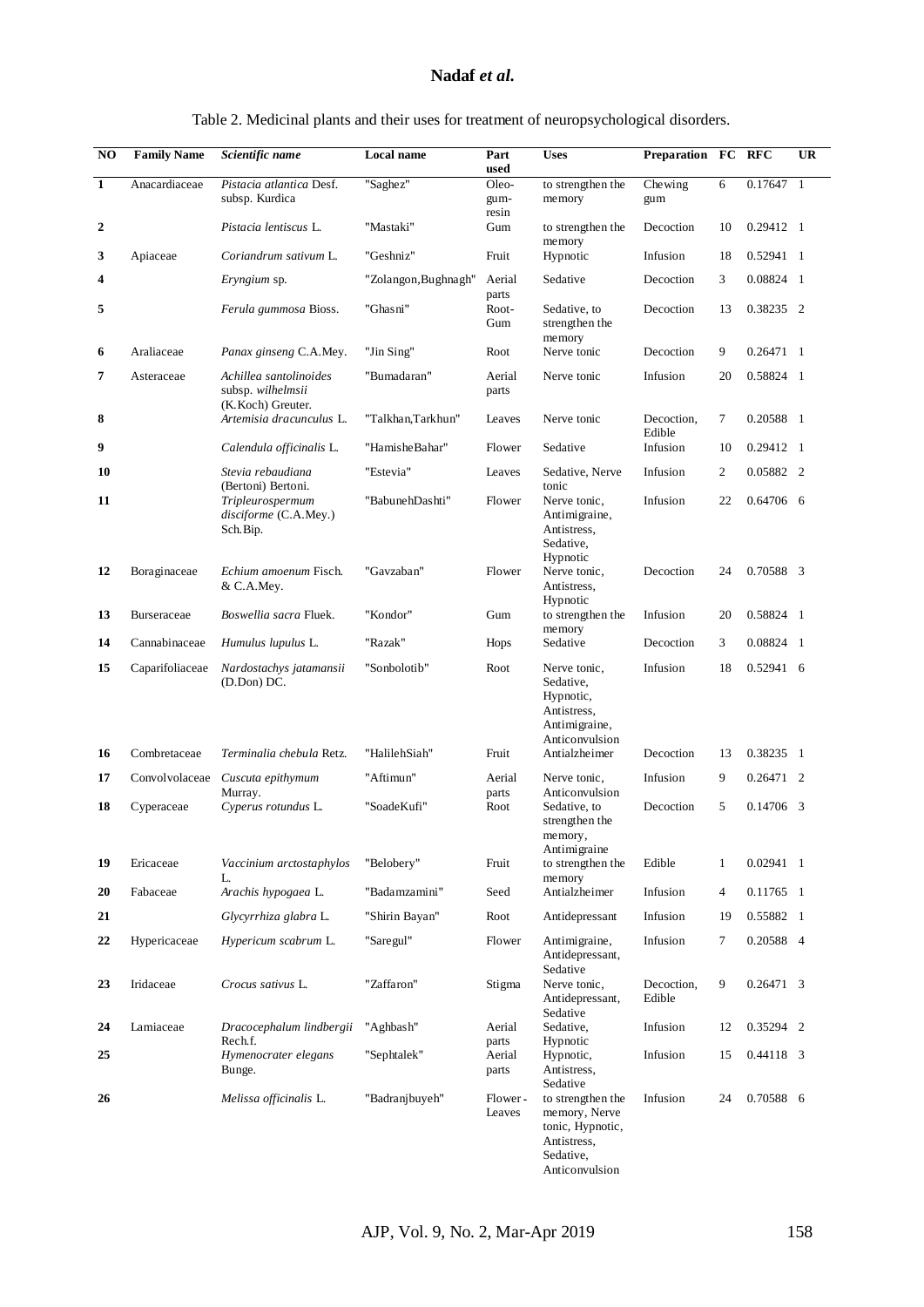# **Medicinal plants used for nervous disorders in Bojnord**

| 27 |                | Lavandula angustifolia                     | "Lavand"            | Aerial                   | Nerve tonic                                                                                                              | Infusion             | 2  | 0.05882 1   |                |
|----|----------------|--------------------------------------------|---------------------|--------------------------|--------------------------------------------------------------------------------------------------------------------------|----------------------|----|-------------|----------------|
| 28 |                | Mill.<br>Mentha longifolia (L.)            | "Puneh"             | parts<br>Aerial          | Sedative                                                                                                                 | Infusion             | 21 | 0.61765 1   |                |
| 29 |                | Hudson<br>Stachys turcomanica<br>Trautv.   | "Ostokhodus"        | parts<br>Aerial<br>parts | Antidepressant,<br>Sedative,<br>Antistress,<br>Antimigraine,<br>Sedative,<br>Anticonvulsion,<br>Nerve tonic,<br>Hypnotic | Infusion             | 21 | 0.61765 8   |                |
| 30 |                | Ocimum basilicum L.                        | "Tokhm<br>Sharbati" | Seed                     | Hypnotic, Nerve<br>tonic                                                                                                 | Infusion             | 4  | 0.11765 2   |                |
| 31 |                | Origanum vulgare L.                        | "Marzanjush"        | Aerial<br>parts          | Sedative, Nerve<br>tonic                                                                                                 | Infusion             | 18 | 0.52941 2   |                |
| 32 |                | Rosmarinus officinalis L.                  | "Rozmari"           | Leaves -<br>Flower       | Antidepressant,<br>Nerve tonic,<br>Hypnotic                                                                              | Infusion             | 13 | 0.38235 3   |                |
| 33 |                | Stachys lavandulifolia<br>Vahl.            | "Ghellecahi"        | Flower                   | Antidepressant,<br>Sedative,<br>Hypnotic, Nerve<br>tonic                                                                 | Infusion             | 16 | 0.47059 4   |                |
| 34 |                | Vitex negundo L.                           | "FelfelKuhi"        | Flower                   | Antidepressant                                                                                                           | Infusion             | 6  | 0.17647 1   |                |
| 35 |                | Zataria multiflora Boiss.                  | "AvishanShirazi"    | Aerial<br>parts          | Nerve tonic                                                                                                              | Infusion             | 23 | $0.67647$ 1 |                |
| 36 | Lauraceae      | Cinnamomum zeylanicum<br>Nees.             | "Darchin"           | Bark                     | to strengthen the<br>memory                                                                                              | Decoction            | 20 | 0.58824 1   |                |
| 37 | Malvaceae      | Theobroma cacao L.                         | "Kakau"             | Seed                     | Sleep reducer                                                                                                            | Decoction            | 9  | $0.26471$ 1 |                |
| 38 |                | Tilia cordata Mill.                        | "Bargtyiol, Zirfun" | Fruit-<br>Leaves         | Nerve tonic,<br>Hypnotic,<br>Sedative                                                                                    | Decoction            | 6  | 0.17647 3   |                |
| 39 |                | Alcea spp.                                 | "Khatmi"            | Flower                   | Sedative                                                                                                                 | Infusion             | 20 | 0.58824 1   |                |
| 40 | Moraceae       | Ficus carica L.                            | "Anjir"             | Fruit                    | Nerve tonic                                                                                                              | Decoction,<br>Edible | 5  | 0.14706 1   |                |
| 41 | Papaveraceae   | Fumaria vaillantii Loisel.                 | "Shatareh"          | Aerial<br>parts          | Sedative, Nerve<br>tonic                                                                                                 | Decoction            | 13 | 0.38235 2   |                |
| 42 |                | Papaver rhoeas L.                          | "Shaghayegh"        | Flower                   | Addiction,<br>Sedative,<br>Hypnotic                                                                                      | Decoction            | 2  | 0.05882 3   |                |
| 43 | Passifloraceae | Passiflora caerulea L.                     | "GolSaati"          | Flower                   | Antidepressant,<br>Hypnotic,<br>Sedative                                                                                 | Decoction            | 5  | 0.14706 3   |                |
| 44 | Pedaliaceae    | Sesamum indicum L.                         | "Konjed"            | Seed                     | to strengthen the<br>memory                                                                                              | Decoction            | 17 | 0.5         | 1              |
| 45 | Plantaginaceae | Plantago major L.                          | "Barhang"           | Seed-<br>Leaves          | Antialzheimer                                                                                                            | Infusion             | 17 | 0.5         | $\mathbf{1}$   |
| 46 | Poaceae        | Avena sativa L                             | "Jo dosar"          | Seed                     | Antistress,<br>Hypnotic                                                                                                  | Infusion             | 6  | 0.17647 2   |                |
| 47 | Rosaceae       | Cydonia oblonga Mill.                      | "BehDaneh"          | Seed-<br>Leaves          | Sedative                                                                                                                 | Decoction            | 7  | 0.20588 1   |                |
| 48 |                | Rosa x damascene Mill.                     | "GolMohamadi"       | Flower                   | Antialzheimer,<br>Sedative                                                                                               | Decoction            | 19 | 0.55882 1   |                |
| 49 | Rubiaceae      | Coffea Arabica L.                          | "Ghahveh"           | Seed                     | Sleep reducer                                                                                                            | Infusion             | 14 | 0.41176 1   |                |
| 50 | Rutaceae       | Citrus aurantiifolia<br>(Christm.) Swingle | "LimuAmani"         | Fruit                    | Sedative                                                                                                                 | Infusion             | 17 | 0.5         | $\overline{4}$ |
| 51 |                | Citrus aurantium L.                        | "BaharNaranj"       | Flower                   | Sedative,<br>Antimigraine,<br>Antistress,<br>Hypnotic                                                                    | Decoction            | 20 | 0.58824 4   |                |
| 52 | Salicaceae     | Salix alba L.                              | "Bid"               | Bark-<br>Leaves          | Sedative                                                                                                                 | Decoction            | 4  | 0.11765 1   |                |
| 53 |                | Salix aegyptiaca L.                        | "Bidmeshk"          | Flower                   | Antidepressant,<br>Antimigraine,<br>Sedative                                                                             | Decoction            | 4  | 0.11765 3   |                |
| 54 | Solanaceae     | Hyoscyamus niger L.                        | "Bangdaneh"         | Seed                     | Sedative,<br>Addiction                                                                                                   | Decoction            | 3  | 0.08824 2   |                |
| 55 | Theaceae       | Camellia sinensis (L.)<br>Kuntze           | "Chaisefid"         | Leaves                   | Sedative                                                                                                                 | Infusion             | 5  | 0.14706 1   |                |
| 56 | Verbenaceae    | Aloysia citriodora Palau.                  | "BehLimu"           | Leaves                   | to strengthen the<br>memory,<br>Anticonvulsion,<br>hypnotic,                                                             | Decoction            | 17 | 0.5         | 6              |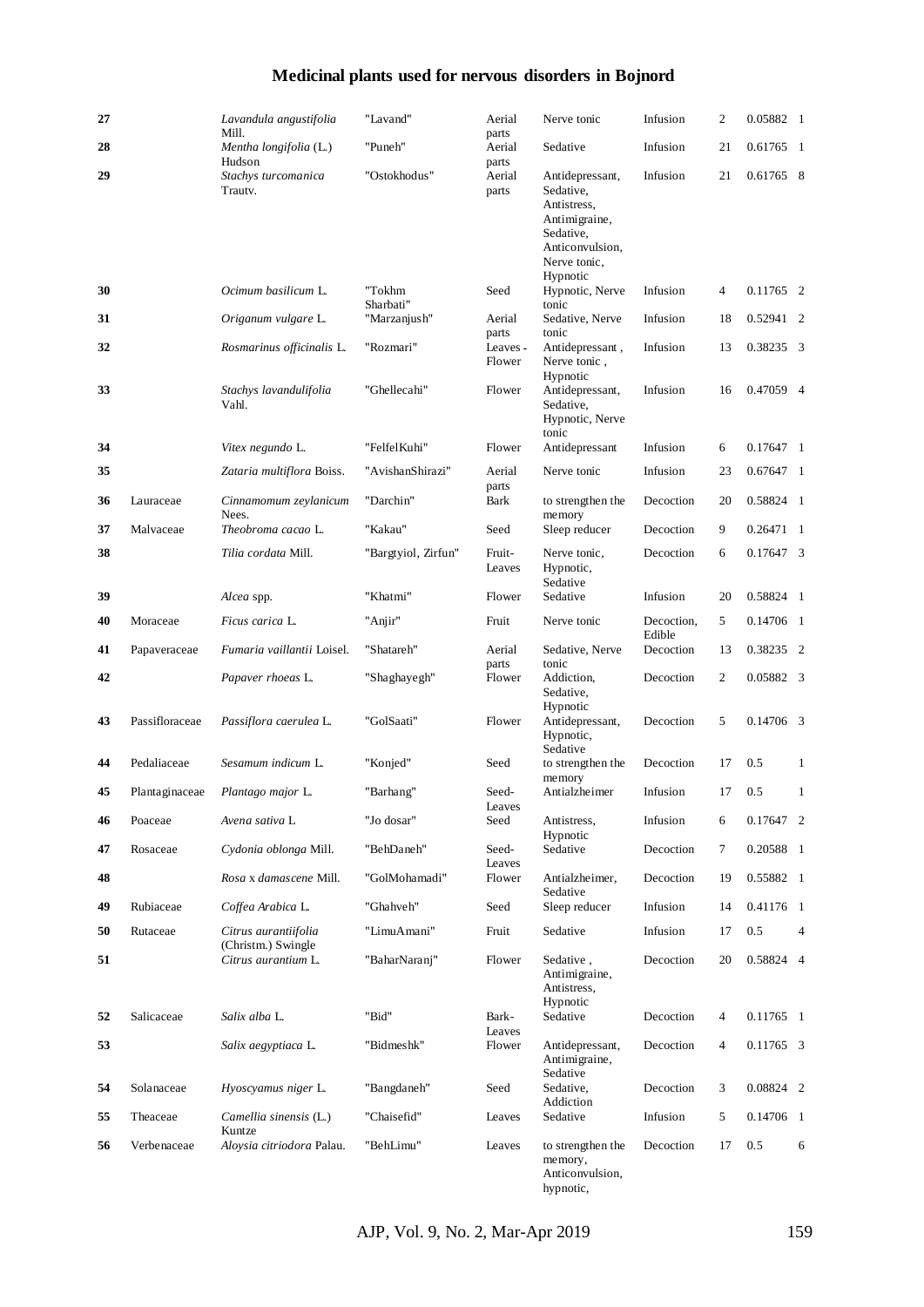| 57 | Violaceae     | Viola odorata L.               | "Banafsheh" | Flower | Sedative, Nerve<br>tonic<br>Sedative | Infusion  | 10 | 0.29412   |  |
|----|---------------|--------------------------------|-------------|--------|--------------------------------------|-----------|----|-----------|--|
| 58 | Zingiberaceae | Elettaria cardamomum<br>Maton. | "Hel"       | Fruit  | Sedative, Nerve<br>tonic             | Decoction | 19 | 0.55882 2 |  |

### **Effects of traditional treatment and its number**

The highest number of plant species were used as sedative (38 species) followed by Nerve Tonic (22 species). Most of the effects of traditional treatment and its number is shown in Figure 7.



Figure 6. Plant species with highest and lowest RFC.



Figure 7. Ethnomedicinal uses of medicinal plants along with the number of plants used for each therapeutic purpose.

#### **Discussion**

In this study, plant species applied for curing neuropsychological disorders, were summerized.

From the 58 medicinal plants species reported in this paper, some were introduced by other researchers. Among them, *Citrus aurantiifolia* (Christm.) Swingle, *Avena sativa* L., *Panax ginseng*  C.A.Mey., *Hyoscyamus niger* L., *Humulus lupulus* L., *Lavandula angustifolia* Mill., *Melissa officinalis* L., *Rosmarinus officinalis* L., *Tilia cordata* Mill., *Ocimum basilicum* L., *Stachys lavandulifolia* Vahl., *Papaver rhoeas* L., *Cydonia oblonga* Mill., *Crocus sativus* L., *Echium amoenum* Fisch. & C.A.Mey, *Mentha longifolia* (L.) Hudson and *Fumaria vaillantii* Loisel., can be named (Farhadi et al., 2016; Akhonzadeh and Maleki, 2006; Calvo and Cavero, 2015; Saki et al., 2014; Kantati et al., 2016; Sahoo, 2018).

Figures 1 and 4 show that the two families of Lamiaceae and Asteraceae have the highest number of cited species and highest rates of FIV. The dominance of these two families is mainly due to some especial properties such as secondary metabolites. Lamiaceae in Iran with 46 genera and 410 species and subspecies, has a great diversity and distribution. Based on the report presented by Naghibi et al. (2005), 18% of the species of Lamiaceae are used for medicinal purposes. This order of the most used families is similar to a previously published ethnobotany report of Navarra in north of the Iberian Peninsula (Calvo and Cavero, 2015). Asteraceae was found as the most abundant family in many previous projects like Saki et al. (2014). It seems that more plants from Asteraceae family have been used for medicinal purposes in comparison with other plant families because of the presence of a wide range of biologically active compounds which produce medicinal effects and also because Asteraceae is one of the largest families in the plant kingdom (Thomas et al., 2009).

In this study flower and aerial parts of medicinal plants were found to be the most used parts for treatment of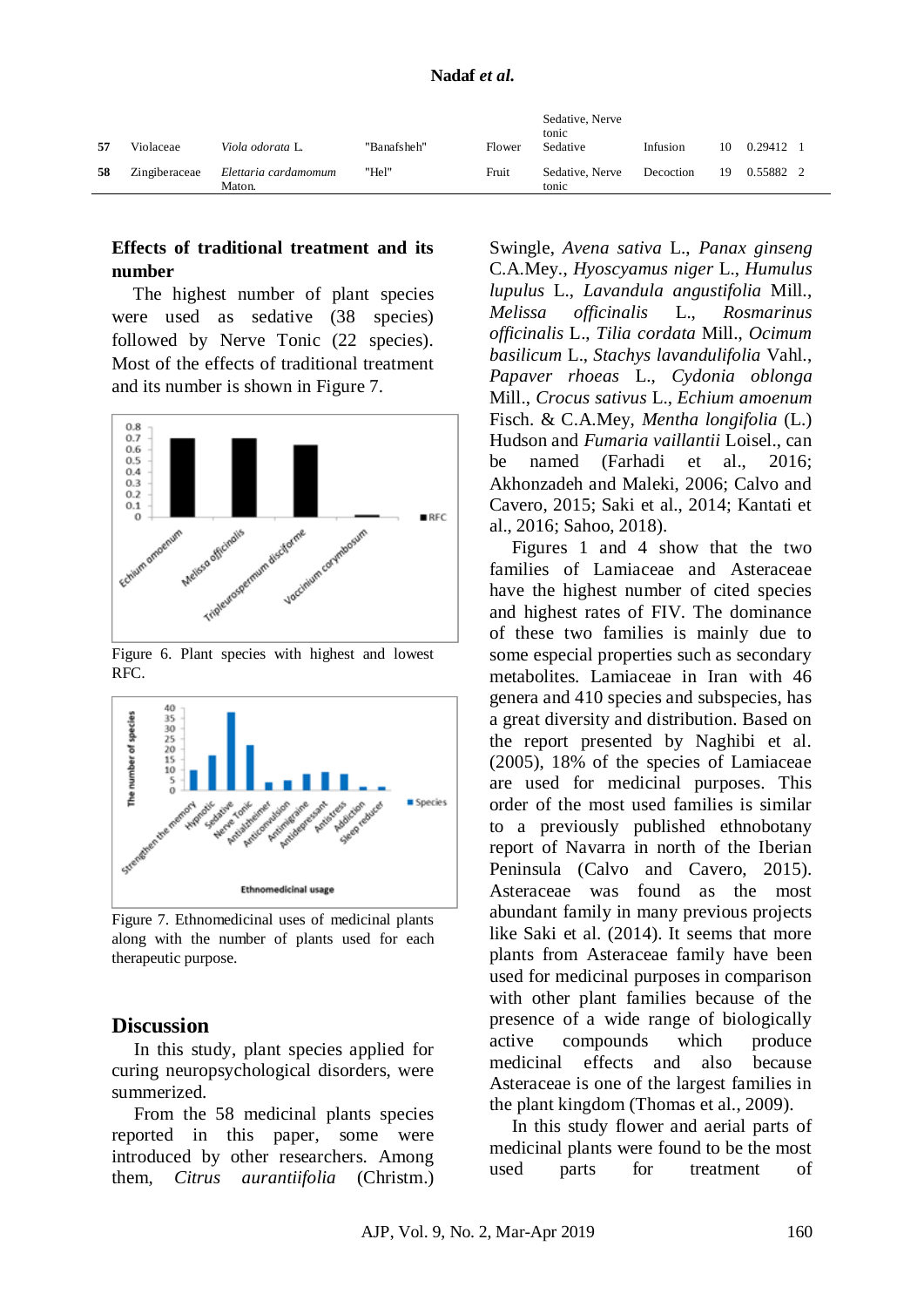neuropsychological disorders (Figure 2). This observation showed that flowering and aerial parts are the preferential sites of accumulation of biologically active compounds. The use of flowering and aerial parts is recommended for sustainability of plant communities (Sadeghi et al., 2014). Aerial and flowering parts are active in photosynthesis and metabolite production and are also easily accessible and possibly due to these reasons, they were reported as the most widely used part of plant in different areas of Iran (Ghorbani, 2005). The results of widespread use of infusion and decoction (Figure 3) agree with those reported by Saki et al. (2014) and Calva and Cavero (2015) which showed that decoction and infusion were the most commonly used preparation method. Decoction was the most commonly used method for preparation of medicinal plants made by boiling a specific part in water until up to half reduction of water volume. Infusion is the soaking of medicinal plant part in hot water overnight or during day time. Water is the dominant agent used for preparation of herbal medicines (Sadeghi et al., 2014).

Table 2 and Figure 6 show *Echium amoenum* Fisch. & C.A.Mey. and *Melissa officinalis* L. (FC 24 and RFC 0.7, for both) have the maximum citation in the treatment of neuropsychological disorders. These species had the highest RFC index. Because these plants were mentioned by a large number of informants and RFC directly depends on the number of informants mentioning the use of a specific plant, these species are the most recognized plant in the market ofBojnord. Akhonzadeh and Maleki (2006) and Farhadi et al. (2016) reported that these species improve neuropsychological disorders. The highest use reports were found for *Stachys turcomanica* Trautv (8 UR). It was impossible to compare the quantitative data from the market of Bojnord with those of other markets of North Khorasan Province about medicinal plants used for treatment of neuropsychological disorders, as the present study is the first quantitative ethnobotanical report in the market of the region; nationwide, few quantitative works have been done in this regard (Eslami and Khodavari, 2016; Akhonzadeh and Maleki, 2006; Saki et al., 2014).

In this survey, most of plants (38 species) were consumed as sedative agents (Figure 7). Saki et al. (2014) investigated the medicinal plants used for psychiatric and neurological disorders in Urmia, northwest of Iran. They detected 21 species and showed that most of plants were used as a tranquilizer.

Based on the available information, the presence of 58 medicinal plants used for treatment of neuropsychological disorders, in the markets of Bojnord and 57 medicinal plant species in adjacent markets of Mashhad, the Venn diagram is drawn (Figure 8) which shows all medicinal plants used for treatment of neuropsychological disorders in these two regions. These 2 regions, shared 32 common species.



Figure 8. Venn diagram showing the number of medicinal plants used for treatment of neuropsychological disorders in two adjacent cities in northeast of Iran, M.B: the market of Bojnord, M.M: the market of Mashhad.

The present research is the first one done in the markets of Bojnord to assess plants used against neurological and mental disorders. The present study revealed that the area has a variety of medicinal plants and these plants are still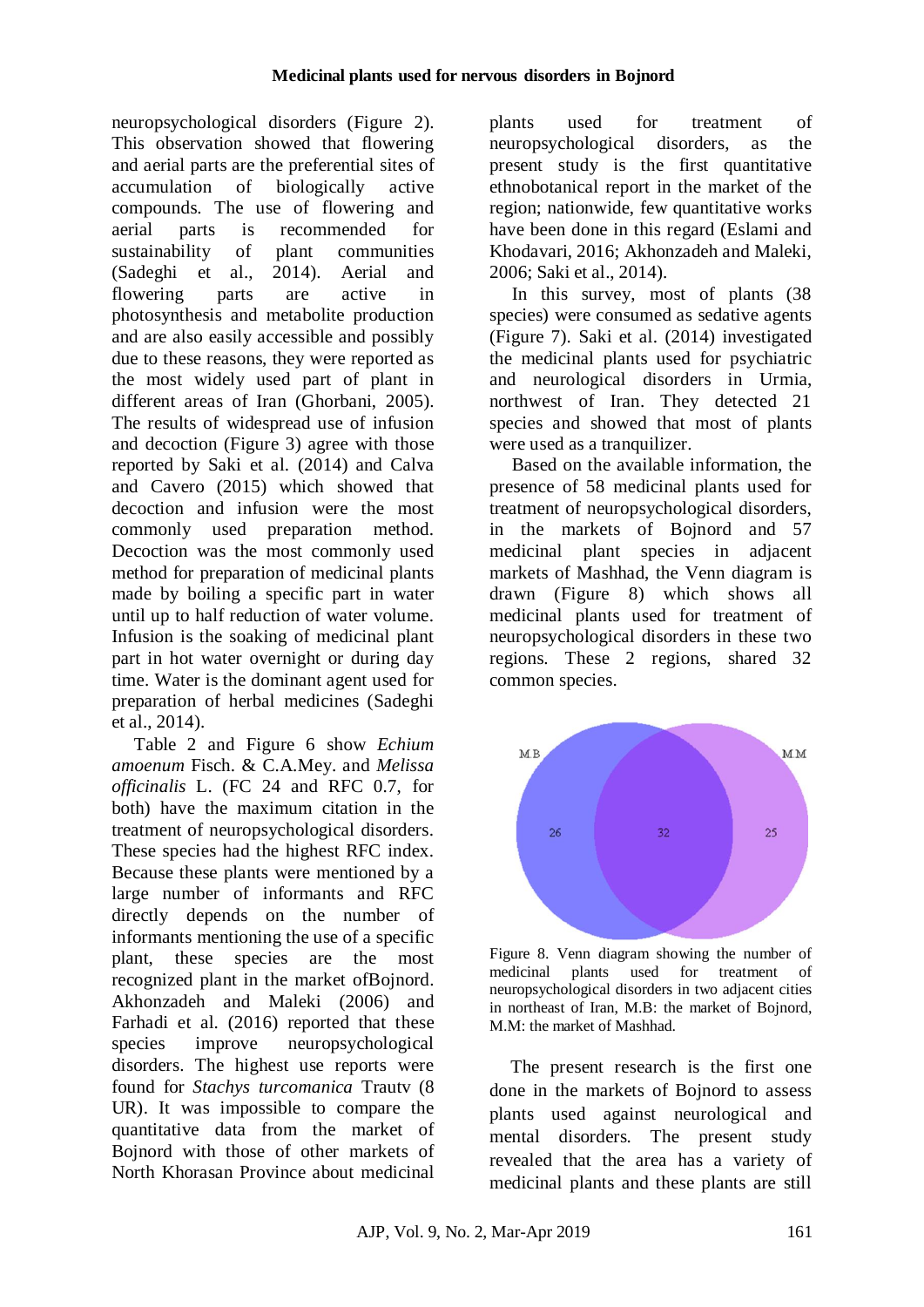commonly used for medicinal purposes by the local inhabitants. However, the new generation is less aware of traditional uses of these plants. Thus, it is important to document and reconstitute the remainders of the ancient medical practices which exist in the area and other parts of Iran, and preserve this knowledge for future generations. The results indicate that traditional healers used 58 species of medicinal plants to cure neuropsychological disorders. Numerous ethnobotanical studies suggest that these medicinal plants have proven to be effective for neurological and mental disorders. It appears that most cited plants are worth more precise evaluation for their pharmacological activities. This study also provided basis for conservation of the medicinal plants.

Iran, with a great experience in using traditional medicinal plants, is an important country in this field and has a growing potential in preparation, production, and export of pharmaceutical plants (Eslami and Khodavari, 2016)

#### **Acknowledgment**

We are really thankful to the traditional healers of Bojnord for their hospitality and kindness in sharing their indigenous knowledge. This work was supported by Payame Noor University and we appreciate this support.

# **Conflicts of interest**

The authors have no conflict of interest to declare.

# **References**

- Akhondzadeh S, Maleki J. 2006. Herbal medicines in the treatment of psychiatric<br>and neurological disorders. Iran J and neurological disorders. Iran J Psychiatry, 1: 1-11.
- Amiri MS, Joharachi MR. 2013. Ethnobotanical investigation of traditional medicinal plants commercialized in the

markets of Mashhad. Avicina J Phytomed, 3: 254-271.

- Assadi M, Maassoumi AA, Khatamsaz M, Mozaffarian V (eds.). 1988-2013. Flora of Iran. Vols. 1-77. Research institute of forests and rangelands publications. Tehran (in Persian).
- Calvo MI, Cvero RY. 2015. Medicinal plants used for neurological and mental disorders in Navarra and their validation from official sources. J Ethnopharmacol, 169: 263-268.
- Davidson-Hunt I. 2000. Ecological ethnobotany: sumbling toward new practices and paradigms. MASA J, 16: 1- 13.
- Dolatkhahi M, Dolatkhahi A, BagherNejad J. 2014. Ethnobotanical study of medicinal plants used in Arjan-Parishan protected area in Fars province of Iran. Avicinna J Phytomed, 496: 402-412.
- Eslami A, khodavari H. 2016. Ethnomedicinal plants of faroujdisrrict, North Khorasan province, Iran. J Herbal Drugs, 7: 21-36.
- Farhadi A, Hassanzad- Azar h, Pour-AnbariP, Joudaki Y, Shahsavari F, Bahmani M and Rafieian- kopaei M. 2016. The most important medicinal plants affecting the brain and nerves: An overview on Iranian ethnobotical sources. J Der Pharma Chemica, 8: 269-274.
- Ghorbani A. 2005. Studies on pharmaceutical ethnobotant in the region of TurkmaenSahra, north of Iran (part 1): general results. J Ethnopharmacol, 102: 58- 68.
- Hamilton AC. 2004. Medicinal plants, conservation and livelihoods. J Biodivers. Conserv, 13: 1477-1517.
- Hussain W, Ullah M, Ghulam D astar, Badshah L. 2018. Quantitative ethnobotanical appraisal of medicinal plants used by inhabitants of lower Kurram, Kurram agency, Pakistan. Avicina J Phytomed, 8: 313-329.
- Imanshahidi M, Hosseinzadeh H. 2006. The pharmacological effects of Salvia species on the central nervous system. J Phytother Res, 20: 427-437.
- Iriti M, Vitalini S, Fico G, Faoro F. 2010. Neuroprotective herbs and foods from different traditional medicine and diets. J Molecules, 15: 3517-3555.
- Jelodar G, Jvid Z, Sahraian A, Jelodar S. 2018. Saffron improved depression and reduced homocysteine level in patients with major